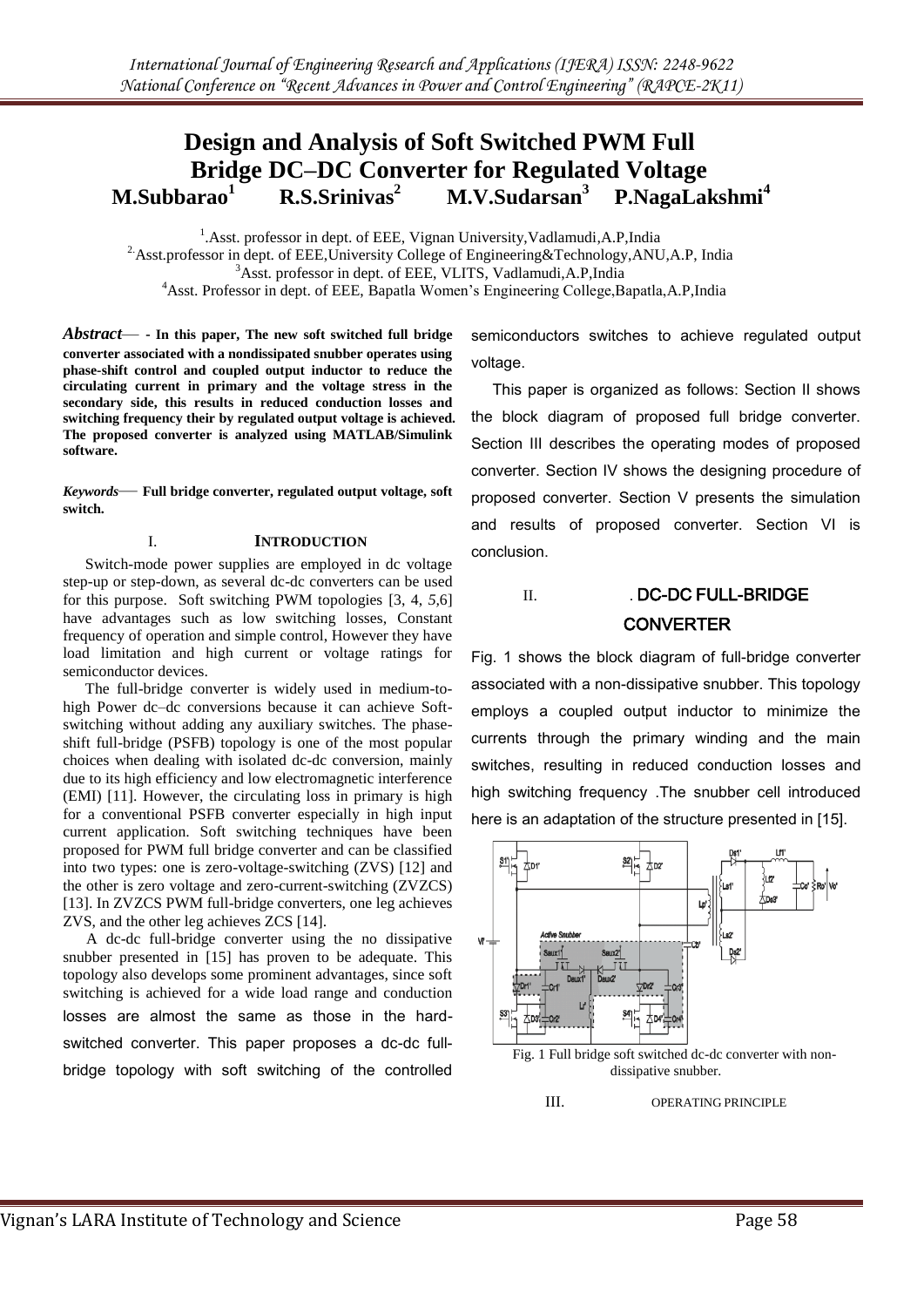In order to study the proposed topology, the operation of the converter shown in Fig. 1 is divided in eight stages shown in Fig(2) to Fig.(9). A single part is considered in the analysis due to the inherent symmetry of the circuit. The main waveforms are shown in Fig. 10.

The analysis is based on the following assumptions:

- all switches and diodes are ideal;
- the input voltage *Vi'* is equal to the output voltage of the interleaved boost converter, represented by *Vo*;
- the voltage across capacitor *Cb'* is considered constant and ripple-free;

- the input current *Ii'* is constant and flows through capacitor

 $C_b$ <sup>'</sup>.

**First Stage (***to***<sup>2</sup>,** *ti***<sup>2</sup>): Switches** *S<sub>1</sub>***<sup>2</sup> and** *S<sub>4</sub>***<sup>2</sup> are turned on at** the beginning of the stage. The voltage across the primary winding is equal to that across capacitor *Cb*' (*VCb*'). There is power transfer from the primary side to the secondary side. The stage finishes when switch *S4'*  is turned off.

The voltage across inductor *Lf1'* is:

$$
V_{Lf1}'(t) = \frac{V_i'}{n} V_0'
$$
 (1)

Consequently the voltages across the secondary windings of the transformer can be obtained as:

$$
V_{\rm sl} (t) = V_{\rm s2} (t) = V_{\rm Lfl}(t) + V_0' \tag{2}
$$

The time interval that corresponds to this stage is:

$$
\Delta t_1' = t_1' \cdot t_0' = \frac{\alpha' n L_{\rm fl}}{1 - n \frac{V_0'}{V_1'}} \sqrt{\frac{C_{\rm r}'}{C_{\rm r}}}
$$
(3)

**Second Stage (***t1'***,** *t2'***):** This stage begins when switch *S4'*  is turned off. Capacitors *Cr4'* is charged to the input voltage, until diode *Dr2'* is reverse biased.

The voltage across inductor *Lf1'* is:

$$
V_{\text{Lf1}}'(t) = \frac{1}{n} \left[ -\frac{I_i}{C_{\text{r4}} \omega_{0p}} \sin(\omega_{0p}^2 t) + V_i^2 \cos(\omega_{0p}^2 t) \right] - V_0^2(4)
$$
  
\n
$$
i_{\text{L}r}^2(t) = \frac{V_i^2}{L_r} t
$$
 (5)

The time interval that corresponds to this stage is:

$$
\Delta t_4' = t_4' - t_3' = \frac{\alpha'}{K_1' \omega_0'},
$$
 (6)

**Fifth Stage (** $t$ *4***<sup>** $\prime$ **</sup>,**  $t$ *s***<sup>** $\prime$ **</sup>): This stage begins when switch** *S***<sup>** $\prime$ **</sup> is** turned off in zero voltage condition, because the current through  $L_r$ <sup> $\prime$ </sup> equals  $I_i$ <sup> $\prime$ </sup>. At the same time, there is resonance between *Lr'*, *Cr1'*, and *Cr2'*. The voltages across capacitors *Cr1'* and *Cr2'* are -*VCr1'* and null, respectively. Switch *S3'* is then turned on in zero voltage condition.

The time interval that corresponds to this stage is:

$$
\Delta T_2' = t_2' - t_1' = \frac{1}{\omega_0}, \sqrt{\frac{L_p}{L_r'}(\frac{x' + 1}{x'})} \tan^{-1}(\frac{K_2}{\alpha'})
$$
(7)

**Third Stage (***t2'***,** *t3'***):** The current is freewheeling through he primary winding, as switch *S 2'* can be turned on in zero voltage condition, since the current flows through  $D_2$ <sup>'</sup>. The voltage across coupled inductor  $L_2$ <sup> $\prime$ </sup> causes the current through the primary winding to decrease quickly until it becomes null, as the current through *Lf2'* becomes maximum. This stage is responsible for phase shift control, and it finishes when *Saux1'* is turned on in zero current condition due to inductor *Lr'*. The voltages across *Cr1'* and *Cr2'* are equal to null and *Vi'*, respectively.

The voltages across inductors *Lf1'* and *Lf2'* are:

$$
V_{Lfl'} = \frac{L_{fl}}{L_{r2} - L_{fl}}, V_0' \tag{8}
$$

$$
V_{Lf2} = \frac{L_{r2}}{L_{f1} - L_{r2}} V_0,
$$
\n(9)

The time interval that corresponds to this stage is:  $\Delta t_3' =$  (10)

$$
\Delta t_3' = (10)
$$
  

$$
\frac{T_s'}{2} - (\Delta t_1' + \Delta t_2' + \Delta t_4' + \Delta t_5' + \Delta t_6' + \Delta t_7' + \Delta t_8')
$$

**Fourth Stage (***t3'***,** *t4'***):** Switches *S2'* and *Saux1'* are turned in zero current condition. The current through *Lr'* increases linearly until it reaches *Ii'*. This stage finishes when switch *S1'* is turned off in zero voltage condition.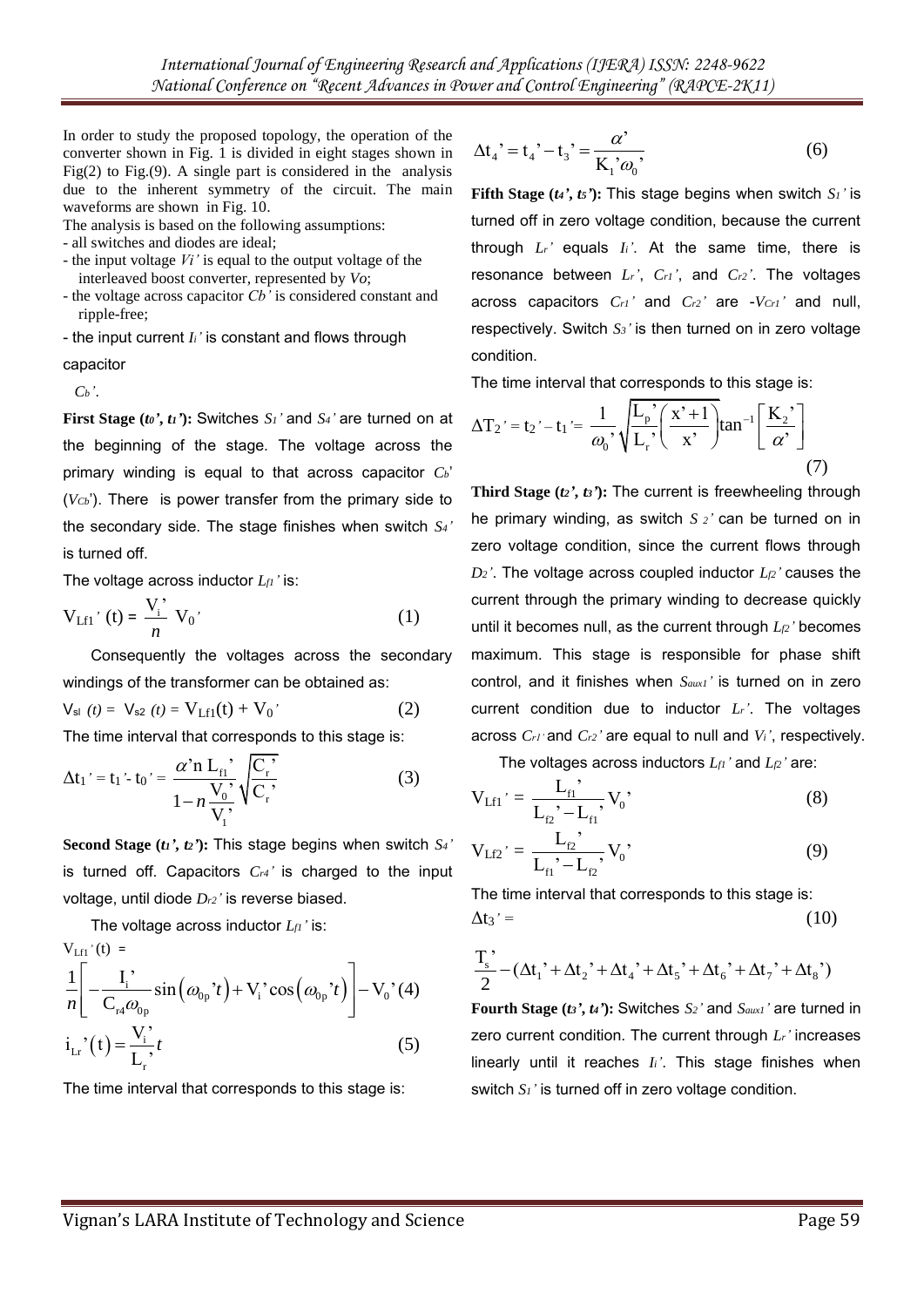The current through resonant inductor *Lr'* is:

The voltages across resonant capacitors *Cr1'*, and *Cr2'*  are:

are:  
\n
$$
V_{\text{cr}1}'(t) = -\frac{I_0'}{\alpha'(X' + 1)} \sqrt{\frac{Lr'}{Cr'}} \Big[ 1 - \cos(\omega_0' t) \Big] \quad (11)
$$
\n
$$
V_{\text{cr}2}'(t) = -\frac{I_0'X'}{\alpha'(X' + 1)} \sqrt{\frac{Lr'}{Cr'}} \Big[ 1 - \cos(\omega_0' t) \Big] + V_i' \quad (12)
$$

The time interval that corresponds to this stage is:

$$
\Delta t_5' = t_5' - t_4' = \frac{1}{\omega_0} \cos^{-1} \frac{2X' + 1}{X'} \tag{13}
$$

**Sixth Stage (***t5'***,** *t6'***):** Capacitor *Cr2'* remains discharged. There is a resonance between *Lr'* and *Cr1'*. Then auxiliary switch *Saux1'* can be turned off in zero current condition. The stage finishes when the current through *Lr'* becomes null. The current through resonant inductor *Lr'* is:

$$
i_{Lr}(t) = I_i' - \frac{V_i'}{X'} \sqrt{\frac{C_r'(X' + 1)}{Lr'}} \sin(\omega_{01}'t)
$$
 (14)

The voltage across resonant capacitor *Cr1'* is:

$$
V_{\rm cr1'}(t) = -\frac{V_i'}{X'}\cos(\omega_{01}t)
$$
 (15)

The time interval that corresponds to this stage is:

$$
\Delta t_6' = t_6' - t_5' = \frac{\sqrt{X' + 1}}{\omega_0'}, \sin^{-1} \left[ \frac{\alpha' X'}{K_1' \sqrt{X' + 1}} \right] \quad (16)
$$

**Seventh Stage (***t6'***,** *t7'***):** The current through *Lr'* becomes null. Capacitor *Cr1'* is fully discharged linearly.

The voltage across resonant capacitor *Cr1'* is:

$$
V_{\rm cr1'}(t) = \frac{I_i'}{C_r'(X'+1)}t - \frac{V_i'}{X'}
$$
 (17)

The time interval that corresponds to this stage is:

$$
\Delta t_7' = t_7' - t_6' = \frac{K_1'}{\alpha' \omega_0'} \frac{X' + 1}{X'} \tag{18}
$$

**Eighth Stage (***t7'***,** *t8'***):** The voltage across *Cr1'* becomes null, as switches *S1'* and *S3'* are turned on and off

simultaneously, respectively, and a new switching cycle begins. During this stage, there is power transfer to the load.

The time interval that corresponds to this stage is:  $\Delta t_8$ ' =  $t_8$ ' –  $t_7$ ' =  $x^2 - t_7' =$ <br> $\left[ \frac{\sqrt{X^2 + 1}}{\sin^{-1}} \left[ \frac{\alpha' X^2}{\alpha' X^2} \right] + \frac{K_1' (X^2 + 1)}{\alpha' X^2} \right]$ 

$$
\Delta t_8' = t_8' - t_7' =
$$
  
D'T<sub>s</sub>' -  $\left[ \frac{\sqrt{X' + 1}}{\omega_0}, \sin^{-1} \left[ \frac{\alpha' X'}{K_1 \sqrt{X' + 1}} \right] + \frac{K_1'(X' + 1)}{\alpha' X' \omega_0'} \right]$  (19)

where *D* ' is the duty cycle of switch *S1'*.

By definition, the following expressions result:

$$
C_r' = \frac{C_{r1}'C_{r2}'}{C_{r1}'+C_{r2}},
$$
\n(20)

$$
X' = \frac{C_{r1}}{C_{r2}},\tag{21}
$$

$$
C_{r2}
$$
  
\n
$$
C_{r1}^2 = C_r^2(X^2 + 1)
$$
\n(22)

$$
C_{r2}^{\prime} = \frac{C_r^{\prime}(X^2 + 1)}{X^2} \tag{23}
$$

$$
\omega_0 = \frac{1}{\sqrt{L_r \, c_r}}\tag{24}
$$

$$
\omega_{0p} = \frac{1}{\sqrt{L_p C_{r4}}} \tag{25}
$$

$$
\omega_{01} = \frac{1}{\sqrt{L_r C_{r1}}} \tag{26}
$$

$$
\alpha' = \frac{I_0'}{V_1'} \sqrt{\frac{L_r'}{C_r'}}
$$
\n(27)

$$
n_1 = n_2 = n \tag{28}
$$
\n
$$
C_{n-1} = C_{n-1} \tag{29}
$$

$$
C_{r1}' = C_{r3}'
$$
\n
$$
C_{r2}' = C_{r4}'
$$
\n(29)\n(30)

$$
K_1' = \frac{I_0'}{I_1'},
$$
\n(31)

$$
K_2' = K_1' \sqrt{\frac{L_r'(X'+1)}{L_p'X'}} \tag{32}
$$

$$
K_3' = \frac{I_{mag}}{I_i'}
$$
 (33)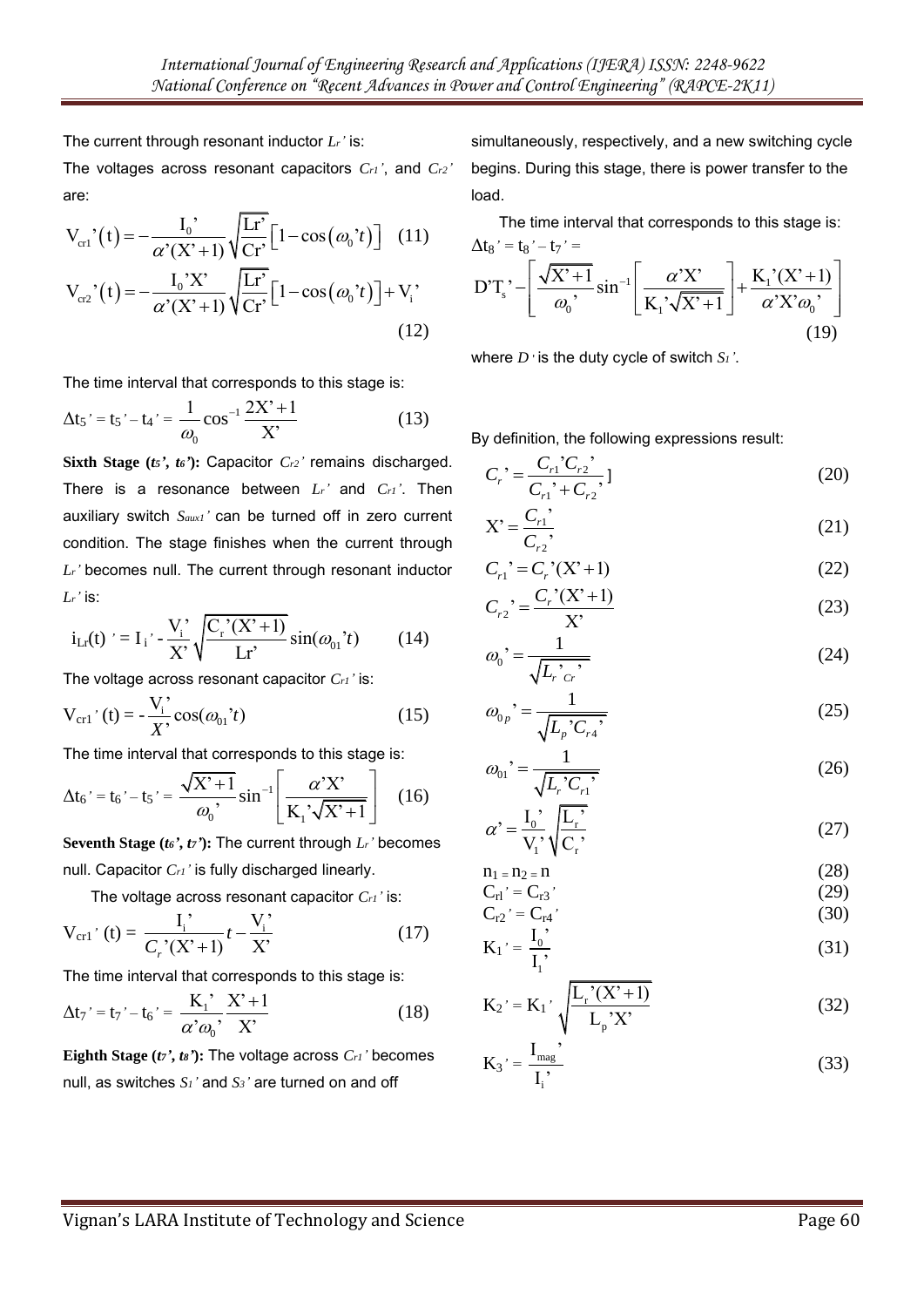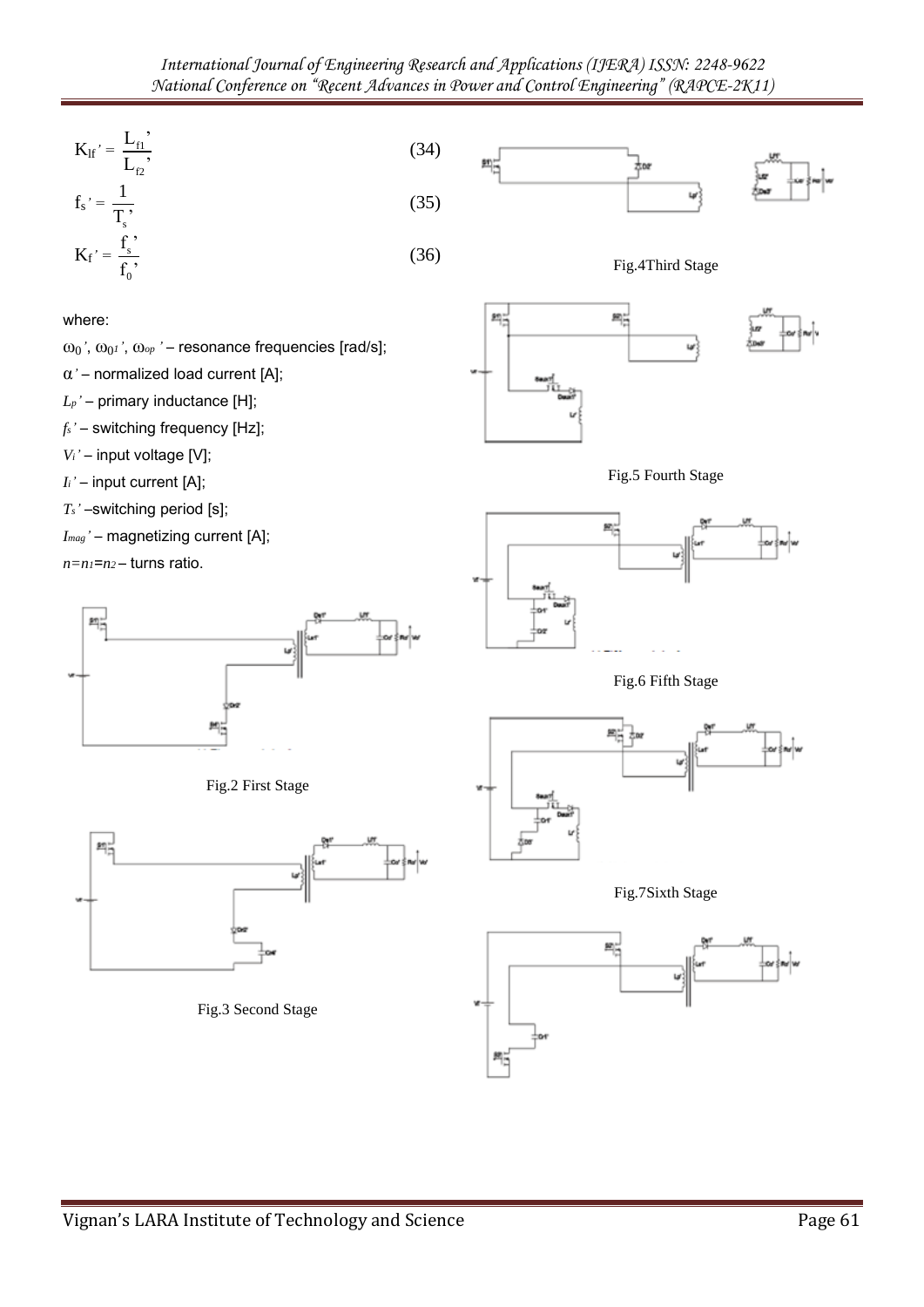

Fig.8 Seventh Stage

IV. DESIGN PROCEDURE

This section presents a design procedure for the fullbridge

TABLE I

converter, whose specifications are given in Table I.

| Parameter           | Value               |
|---------------------|---------------------|
| DC input voltage    | $V_i = V_0 = 400$ V |
| Output power        | $P_0 = 1.5$ kW      |
| DC output voltage   | $V_0$ '=60 V        |
| Switching frequency | $f_s$ '=100 kHz     |

The resonance frequency *fo'* must be greater than the switching frequency *fs'*:

$$
f_0' = \frac{f_s'}{0.083} = \frac{100.10^3}{0.083} = 1.2 MHz
$$
 (37)

The design of the resonant elements is related to (78). Then

expression (36) can be written as:

$$
\omega_0' = \frac{1}{\sqrt{\text{Lr}^2\text{Cr}^2}} = 2\pi \text{ f}_0' \tag{38}
$$

Substituting (78) in (79) gives:

$$
Lr' Cr'=1.76.10^{-14}
$$
 (39)

Analogously, expression (39) can be rearranged as:

$$
\frac{\mathbf{L}\mathbf{r}'}{\mathbf{C}\mathbf{r}'} = \left[\frac{\alpha' V \mathbf{i}'}{\mathbf{I}_0}\right]^2\tag{40}
$$

$$
I_0' = \frac{P_0'}{V_0'} = \frac{1500}{60} = 25A
$$
 (41)

$$
\frac{L_{r}^{'} }{C_{r}^{'} } = 3136 \tag{42}
$$

Solving the equation system represented by (41) and (42) gives *Lr'* and *Cr'* as:

$$
L_r' = 7.43 \mu H
$$
  
\n
$$
C_r' = 2.37nF
$$
\n(43)

If *Cr'*=2.37 nF and *Cr2'*=7.5 nF are substituted in (32), one can determined *Cr1'*=3.44 nF, although *Cr1'*=3.3 nF can be chosen.

# V. SIMULATION AND RESULTS

Matlab/Simulink block diagram of the full bridge converter was implemented using the parameters set shown in Table II.Simulink model of converter is shown in fig.(11) without step change in load and with change in step load is shown in Fig.(12). Results of proposed converter are shown in Fig.(13) to Fig.(19).

> TABLE II FULL-BRIDGE CONVERTER PARAMETERS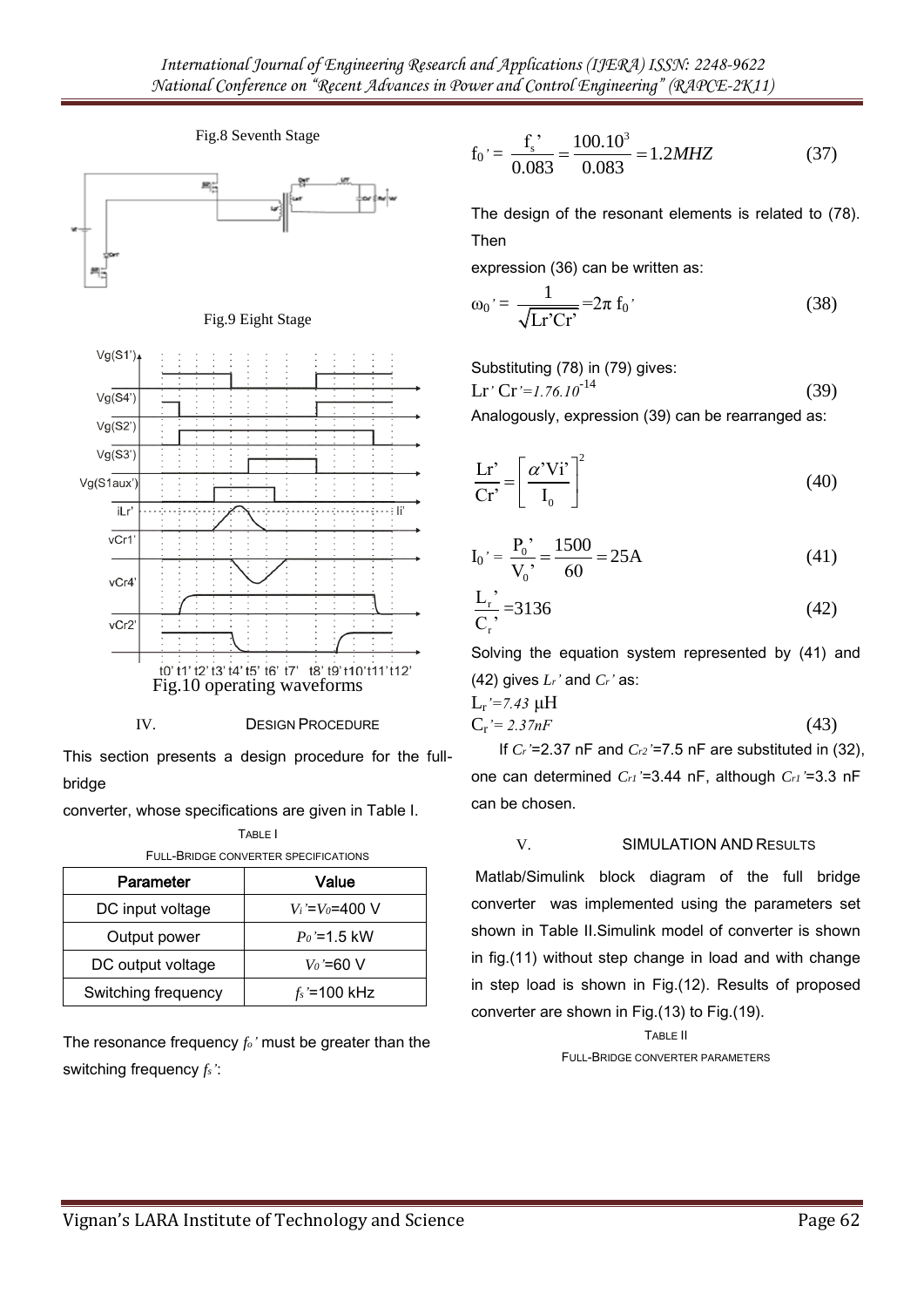| Parameter                | Value                      |
|--------------------------|----------------------------|
| Resonant inductor        | $L_r = 7.43 \mu H$         |
| Resonant capacitors      | $C_{r1} = C_{r3} = 3.3$ nF |
|                          | $C_{r2} = C_{r4} = 7.5$ nF |
| Primary turns            | $N_p = 15$                 |
| Secondary turns          | $N_{sI} = N_{s2} = 5$      |
| <b>Bulk capacitor</b>    | $C_b$ '=300 µH             |
| Output filter inductor   | $L_{fl}$ '=75 µH           |
| Coupled inductor         | $L_{f2}$ '=25 µH           |
| Output filter capacitors | $C_o$ '=25 µF              |



Fig.11 MATLAB/Simulink model of full bridge converter



Fig.12 MATLAB/Simulink model of full bridge converter with step change in load



Fig.13 Output voltage without step change in load



Fig.14Load Current without step change in load



Fig.15 Output voltage with step change of load at 0.25 sec.



Fig.16 Load Current with step change of load at 0.25 sec.



Fig17 Voltage and Current waveform of switch S1



Fig.18 Voltage and Current waveform of Saux1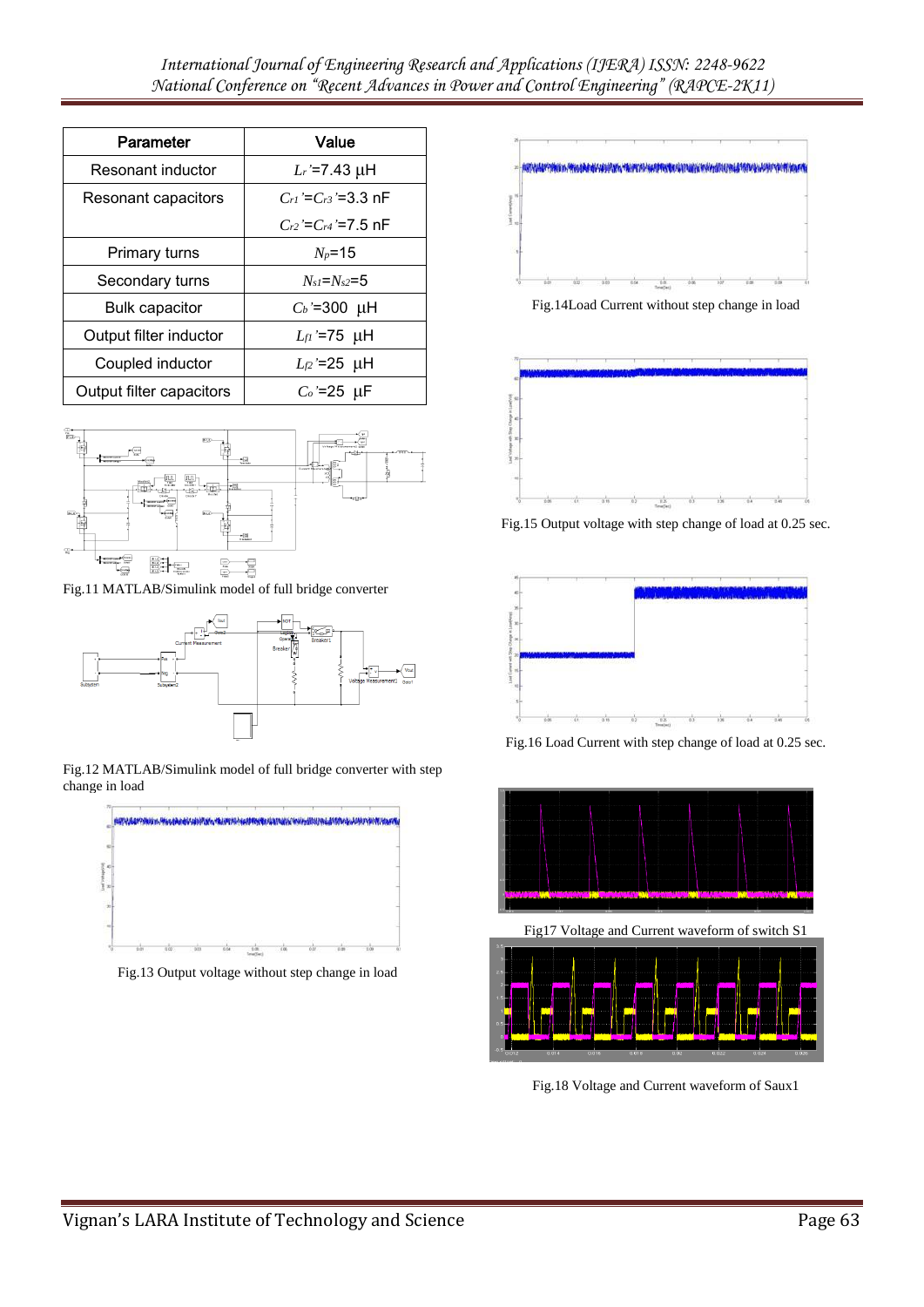

Fig.19 Voltage and Current waveform of switch S3

## VI. **CONCLUSIONS**

A PWM full-bridge converter is proposed in this paper, it employs an active snubber with soft switching technique reduces the conduction losses,hence conversion efficiency can be increased. In the meanwhile reduced filter capacitance compared with the traditional full bridge converter. The operation principle features and comparisons are illustrated. Simulation results show the performance of the converter.

### **REFERENCES**

[1] M. Mankikar, "Analysis of various power supply business models," *in* 

 *Proc. Applied Power Electronics Conference and Exposition*, 2001, pp. 54– 57.

[2] D. Staffiere and M. Mankikar, "Power technology roadmap", *in Proc. Applied Power Electronics Conference and Exposition*, 2001, pp. 49–53.

[3] R. M. Finzi Neto, F. L. Tofoli, and L. C. de Freitas, "A highpowerfactor

half-bridge doubler boost converter without commutation losses,' *IEEE* 

 *Trans. Ind. Electron.*, vol. 52, no. 5, pp. 1278-1285, Oct. 2005.

[4] W. Y. Choi, J. Kwon, E. H. Kim, J. J. Lee, and B. H. Kwon, "Bridgeless

 boost rectifier with low conduction losses and reduced diode reverse-

 recovery problems," *IEEE Trans. Ind. Electron*.*,* vol. 54, no. 2, pp. 769–

780, Apr. 2007.

[5] J. M. Kwon, W. Y. Choi, and B. H. Kwon, "Cost-effective boost converter

 with reverse-recovery reduction and power factor correction," *IEEE Trans.* 

 *Ind. Electron.*, vol. 55, no. 1, pp. 471–473, Jan. 2008.

[6] I. Barbi and C.M.T. Cruz, "Unit power factor active clamping single phase

 three level rectifier", *in Proc. Applied Power Electronics Conference and Exposition*, 2001, pp. 331–336.

[7] Y. Jang and M. M. Jovanovic, "Interleaved boost converter with intrinsic

 voltage-doubler characteristic for universal-line PFC front end," *IEEE* 

 *Trans. Power Electron.*, vol. 22, no. 4, pp. 1394–1401, July 2007.

[8] F. L. Tofoli, E. A. A. Coelho, L. C. de Freitas, V. J. Farias, and J. B. Vieira Jr. "Proposal of a soft-switching single-phase three-level rectifier,"

*IEEE Trans. Ind. Electron.*, vol. 55, no. 1, pp. 107–113, Jan. 2008.

[9] P. W. Lee, Y. S. Lee, D. K. W. Cheng, and X. C. Liu, "Steady-state analysis of an interleaved boost converter with coupled inductors," *IEEE* 

 *Trans. Ind. Electron.*, vo1. 47, no. 4, pp. 787–7950, Aug. 2000.

[10] W. Li and X. He, "An interleaved winding-coupled boost converter with

 passive lossless clamp circuits," *IEEE Trans. on Power Electron.*, vol.

22, no. 4, pp. 1499–1507, July 2007.

[11] A. J. Mason, D. J. Tschirhart, and P. K. Jain, "New ZVS phase shift

 modulated full-bridge converter topologies with adaptive energy storage

 for SOFC application," *IEEE Trans. Power Electron.*, vol. 23, no. 1, pp.

332–342, Jan. 2008.

[12] W. Chen, X. Ruan, and R. Zhang, "A novel zero-voltage-switching PWM full bridge converter," *IEEE Trans. Power Electron.*, vol. 27,

no. 2, pp. 793–801, March 2008.

[13] X. Ruan and B. Li, "Zero-voltage and zero current switching PWM hybrid full-bridge three-level converter," *IEEE Trans. Ind. Electron.*, vol.

52, no. 1, pp. 213–220, Feb. 2005.

[14] X. Wu, X. Xie, J. Zhang, R. Zhao, and Z. Qian, "Soft switched full bridge dc–dc converter with reduced circulating loss and filter requirement," *IEEE Trans. Power Electron.*, vol. 22, no. 5, pp.

1955, Sept. 2007.

1949–

[15] L. H. S. C. Barreto, A. A. Pereira, V. J. Farias, L. C. Freitas, and J. B.

 Vieira Jr. "A non-dissipative snubber applied to the FORWARD-PWM-

 ZVSSR," *in Proc. International Power Electronics Congress*, 2000, vol. 1. p. 237– 241.

[16] P. C. Todd, "UC3854 controlled power factor correction circuit design,"